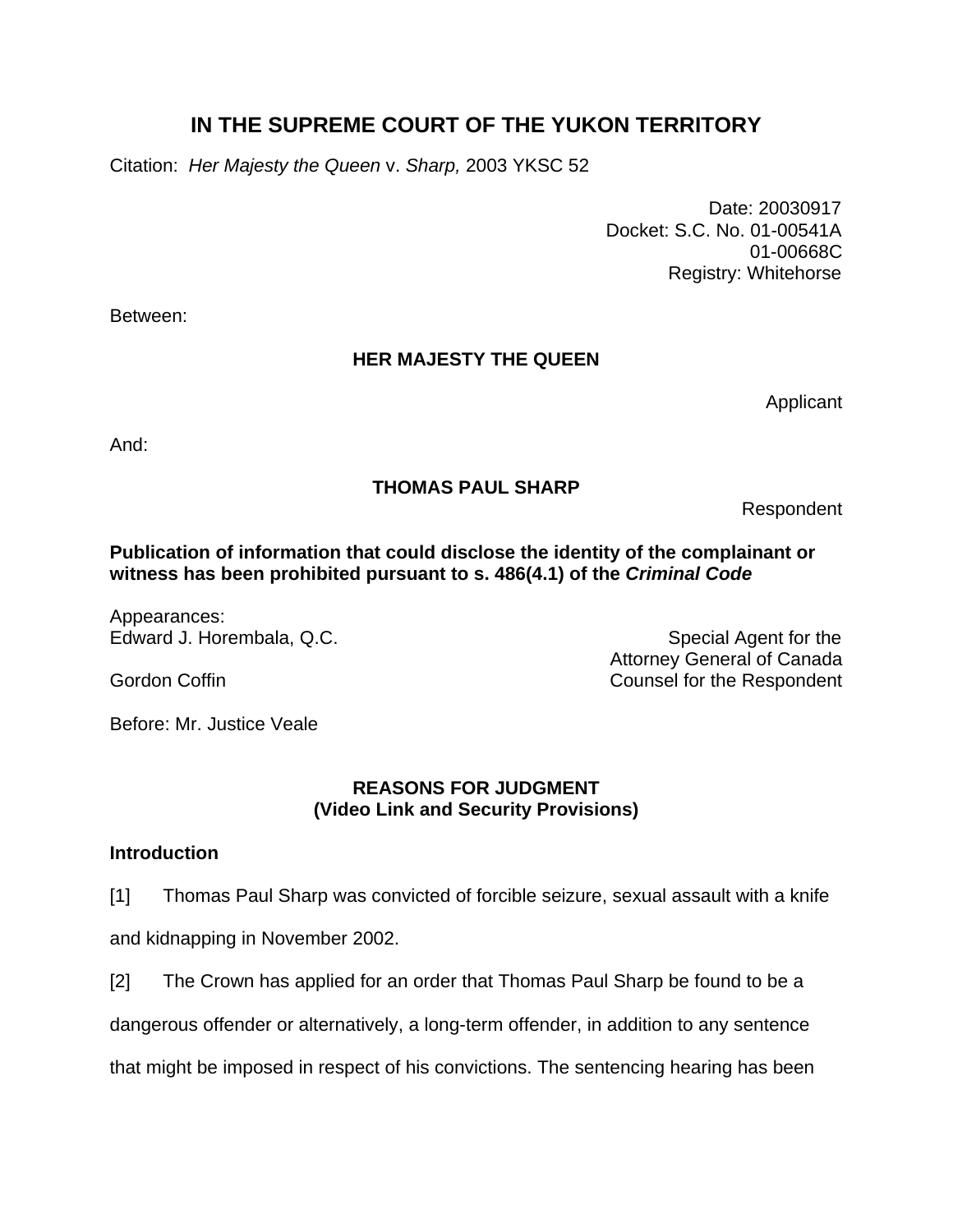set for two weeks, from September 8-19, 2003, and one week commencing October 6, 2003.

[3] The Crown has made two applications. Firstly, it applies for an order to receive the evidence of T.H., a complainant, by video link, as well as Cst. Mark Flynn and Cst. Dominic Parent. Defence counsel consents to the latter two witnesses, and I order that they be heard by video link. The Crown also seeks to have Thomas Paul Sharp placed in a prisoner's dock, manacled, shackled and guarded by two RCMP officers.

[4] On August 27, 2003, I ordered that T.H. could be examined as a witness by video link pursuant to s. 714.1 of the *Criminal Code*. I further ordered that Mr. Sharp should be restrained by shackles and manacles behind a prisoner's dock while in court. I also ordered that he be guarded by two RCMP officers in court.

### **Issues**

[5] There are two issues:

- 1. Are there circumstances under s. 714.1 of the *Criminal Code* to order the evidence of T.H. to be heard and seen by video link?
- 2. Are there grounds to invoke the inherent jurisdiction of the court to order the security measures requested for Thomas Paul Sharp?

### **The Facts**

[6] These applications arise primarily from the conduct of Thomas Paul Sharp during his trial on the forcible seizure charge which commenced October 28, 2002. Mr. Sharp has been in custody since November 7, 2001.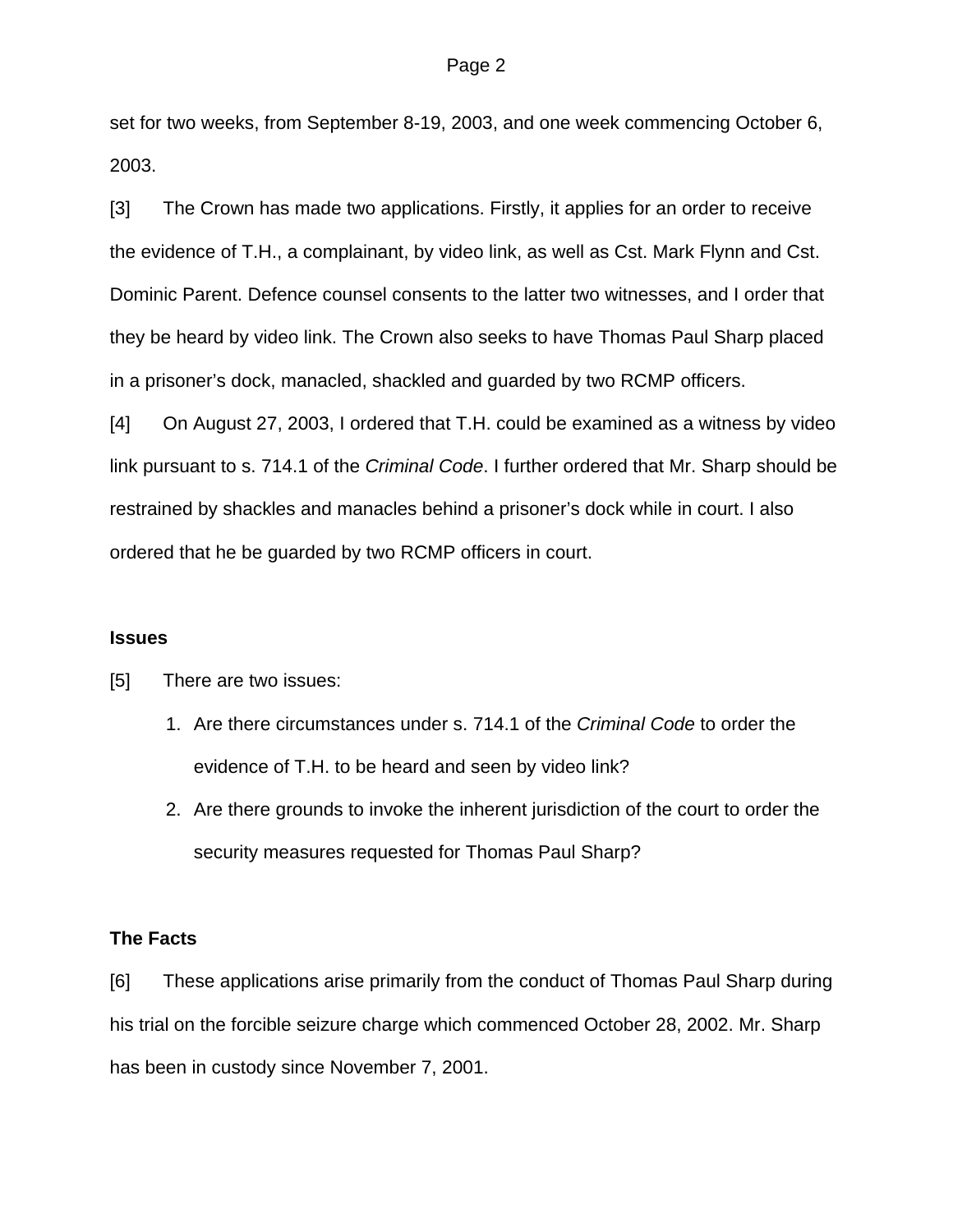[7] I should mention that Mr. Sharp became agitated during the submissions of the

Crown on these applications on August 27, 2003. He requested through counsel that he

wished to leave the courtroom, and I granted his wish pursuant to s. 758(2)(b). He did

not return to court on these applications, which lasted less than a full day.

[8] I will start with the observations and findings of fact in the Memorandum of

Judgment of Hudson J., who presided over the trial, dated November 7, 2002. I quote

from paragraphs 2-12 as follows:

[2] When I entered the courtroom on the  $28<sup>th</sup>$  and the case was called, present were counsel, Mr. Coffin for the defence and Mr. Horembala, Crown counsel. Mr. Horembala rose to make some preliminary remarks and the Court suggested that perhaps the accused should be arraigned first. The charge was read to the accused and he was asked if he understood it. The accused replied, mumbling at the time, that he did not understand it. I asked the defence counsel if the charges had been explained to the accused and when that was done, did he appear to understand it. Defence counsel replied in the affirmative. Charges were again read to the accused one after the other and when asked for a plea, he said words to the effect that he was not going to answer that and I, therefore, entered, on his behalf, a plea of not guilty to each charge.

[3] Before anything further could be done, the accused started shouting, swearing at persons in the gallery and kicking at the prisoners' dock. As he had stood to do this, I directed him to be seated. Security guards, members of the R.C.M.P., approached him as he was attempting to leave the dock by opening the door.

[4] While the accused was making threats towards the gallery, shouting and failing to respond to the court's direction to be seated, attempts were made to restrain him. During the course of these attempts, the accused took his two hands and appeared to strike one of the guards. I say, "appeared" because the guard's back was to me. There was, however, a sound.

[5] The accused was removed from the courtroom and after discussion with counsel in my chambers, I made an order under s. 650 that he be removed from the courtroom. Sometime thereafter, before the trial had recommenced, with counsel present, I directed defence counsel to go to the accused to inquire whether he was prepared to alter his conduct so as to allow the proceedings to continue without disturbance. Defence counsel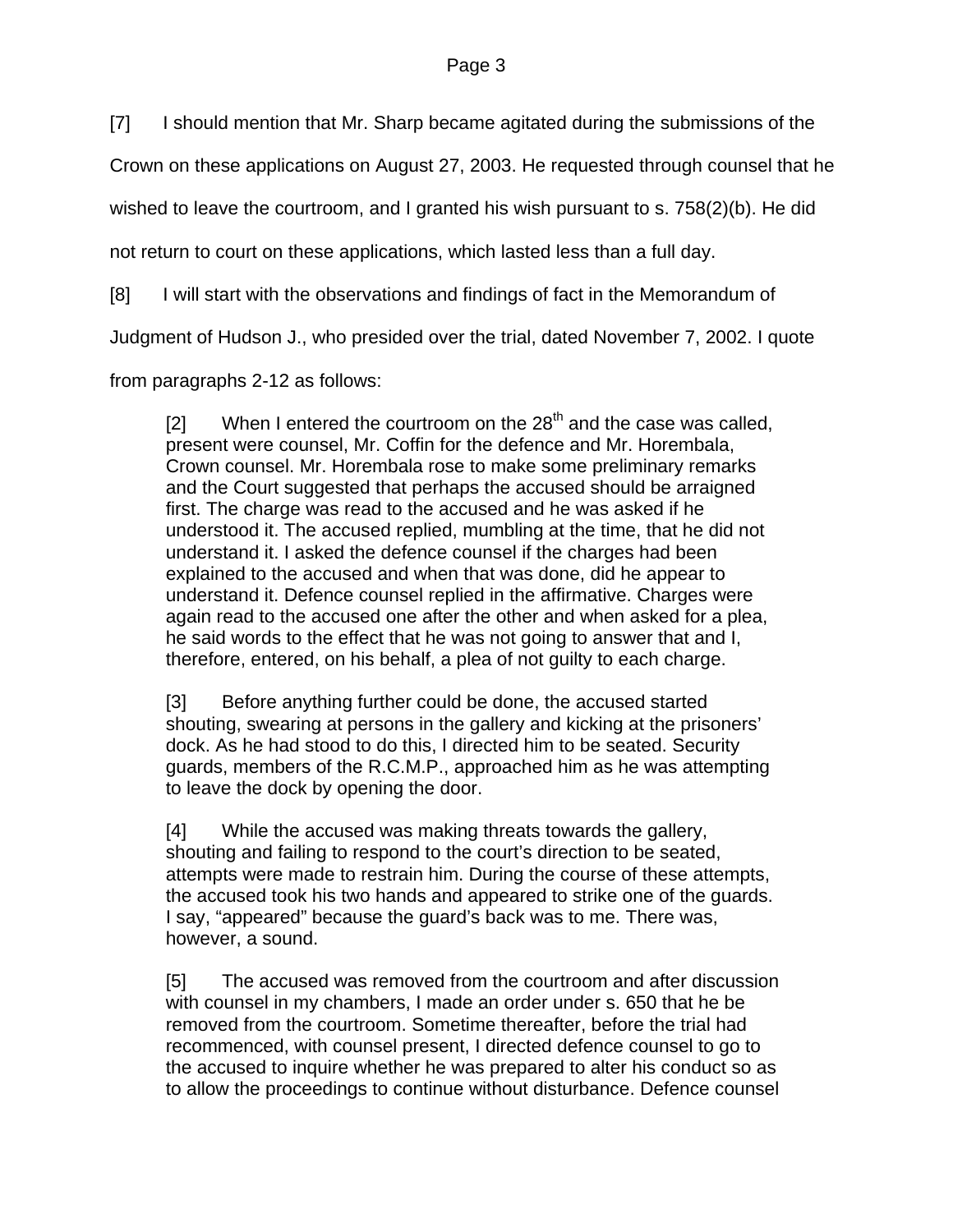returned and indicated that his instructions were that the accused would not make such a promise, and further, that he no longer wished to have Mr. Coffin representing him in his absence and indeed wanted no lawyer to be representing him. He stated his client did not want to be in the courtroom.

[6] On considering that development, I determined to try and get those instructions to counsel in writing. Upon court recommencing, defence counsel informed the Court that the accused refused to put his instructions in writing, reiterated that he intended to discharge counsel, whereupon his counsel indicated to the court that the relationship of solicitor and client had broken down and he wished to withdraw.

[7] I then ordered that the accused be brought to the courtroom to attempt to persuade him to promise to behave and to employ counsel. The accused indicated that he did not want to be in the courtroom while the trial proceeded and that he wanted to be taken to his cell. He further indicated that he did not want Mr. Coffin or any other government lawyer, or any lawyer, representing him while the matter proceeded.

[8] When I started again to ask him if he would be prepared to sit quietly, he asked to be taken to his cell. The request was granted, and after again kicking the dock, he left.

[9] The trial proceeded. The Crown counsel asked that the accused be brought to the courtroom for the purpose of being identified by a witness, the complainant.

[10] He was brought to court, the witness indicated him as the man about whom she was testifying.

[11] I took the opportunity to again ask the accused if he was prepared to promise to not disturb the proceedings. Before I could finish, he again rose yelling. The officers again approached to restrain him. He refused to comply with the directions of the Court to be seated. As the officers attempted to restrain him, he picked up a chair, raised it over his head, at which time I adjourned court, but not until after I observed the accused head butt one of the officers violently. Three officers struggled to bring him under control. He was subdued and taken out of the courtroom but not without the sounds of violence being heard as he was taken away.

[12] I was totally concerned with the safety of the public, counsel, staff, and witnesses, should the accused be entitled to remain in the courtroom. I determined the degree of risk was very high and renewed my order under s. 650(2) that he be removed and that he be kept away. I was of the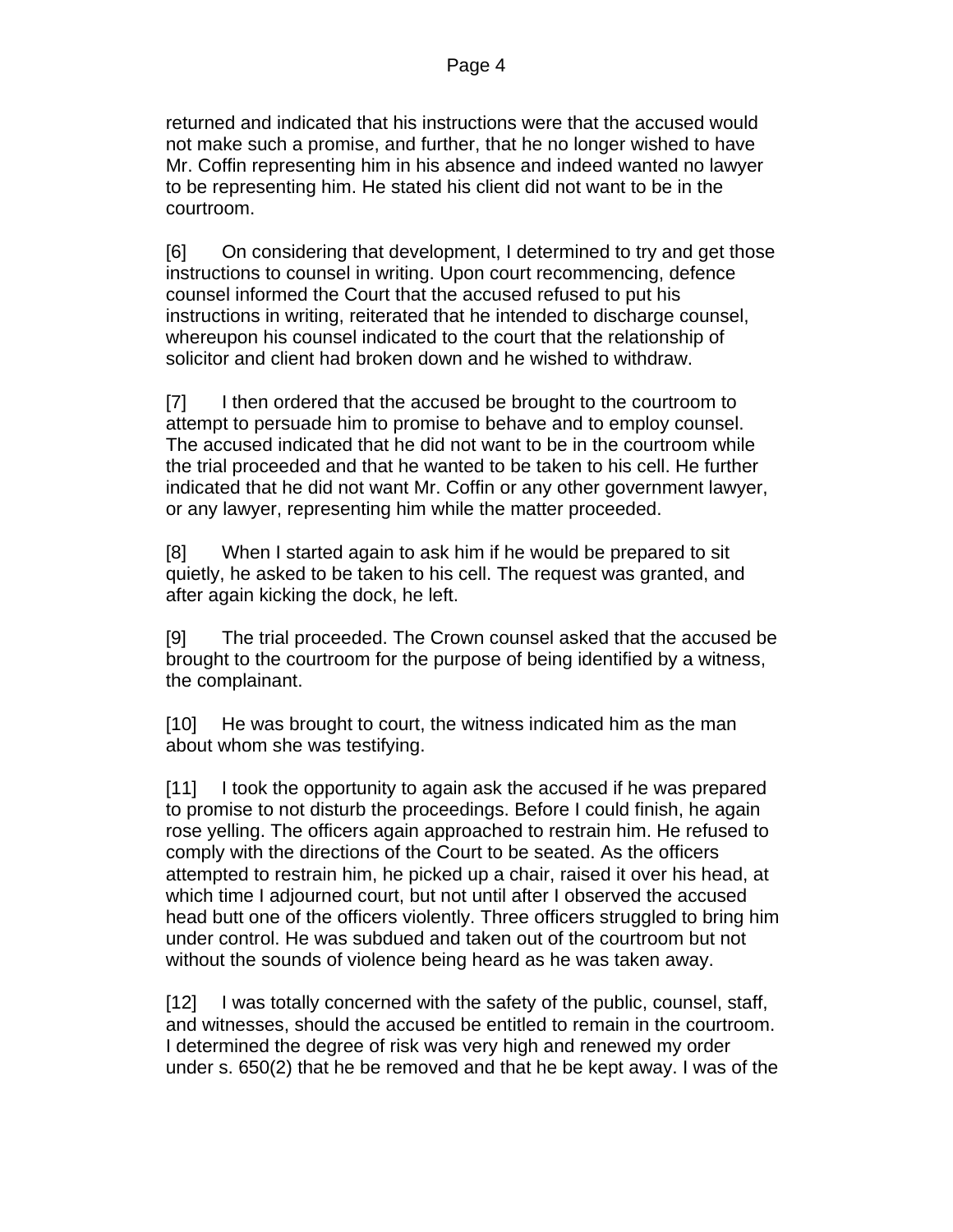opinion that to proceed with the accused in the same room with staff and guard, even with shackles and manacles, was to risk the safety of the persons in the room.

[9] I repeat the observation of Hudson J. on removing Mr. Sharp from the courtroom on October 29, 2002. He was of the opinion that to proceed with Mr. Sharp in the same room with staff and guard, even with shackles and manacles, was to risk the safety of persons in the courtroom.

[10] Sgt. Frank Campbell of the Whitehorse RCMP observed the actions of Mr. Sharp

when T.H. was testifying as to Sharp's identity. He and three other RCMP members

eventually brought Mr. Sharp under control and physically carried him from the

courtroom to the courthouse cell block.

[11] The transcript excerpt from the proceedings on October 29, 2002 contains this

verbal exchange with the court at page 5, line 19 to page 6, line 12, following T.H.'s

identification of Mr. Sharp:

T.J.H., examined by MR. HOREMBALA, continuing:

- Q T., yesterday you gave evidence about being attacked when you got off the bus on Thompson Road near Wilson?
- A Yes.
- Q I'm going to ask you to look around the courtroom and, if you can, if you see your assailant, could you point to that individual.
- A It's that man right there?
- THE COURT: The witness indicates the accused, for the record. All right.
- THE ACCUSED: (Indiscernible) plea, man. God damn well, man. It's like you never seen me before, right?
- THE COURT: That's all. Thank you. I take it sir, I take it sir, THE ACCUSED: Exactly.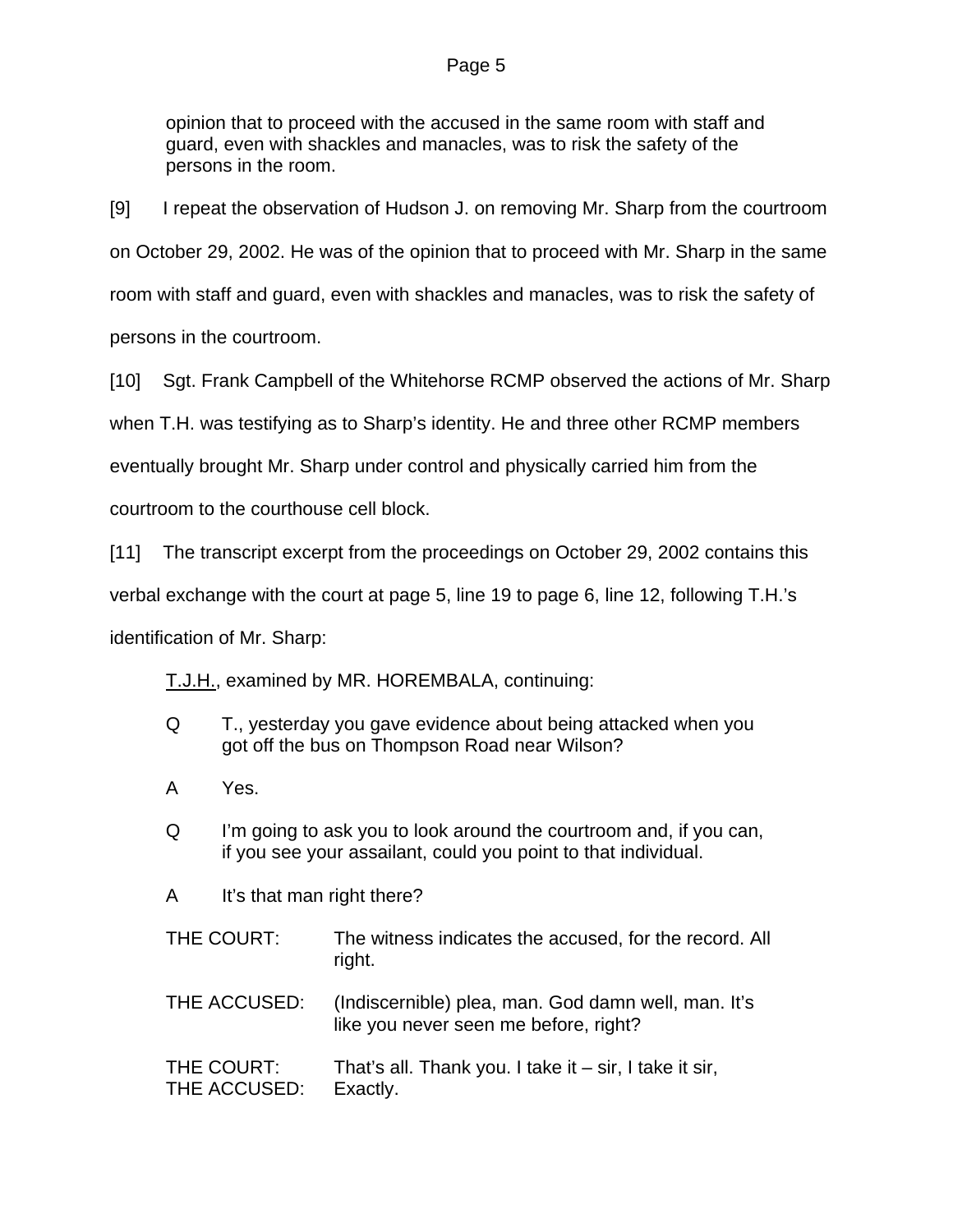THE COURT: - you're not prepared to promise not to disturb these proceedings? All right. I'll adjourn court.

(Proceedings adjourned)

[12] The verbal outburst from Mr. Sharp on being identified by T.H. viewed from the

transcript may not appear to be threatening. However, the impact upon Hudson J. was

clear from his Memorandum of Judgment in that he considered all persons in the

courtroom to be at risk.

[13] The impact upon T.H. was both traumatic and devastating. To fully understand

this impact, I will rely upon the victim impact statement of T.H. dated July 9, 2003 to

indicate her state of mind as a result of the forcible seizure and then from her courtroom

experience.

[14] Under the heading "Emotional Injuries," she states:

The winter of 2001, immediately after my attack, I was very uncomfortable staying up in Whitehorse to complete my University field practice with Department of Justice Canada. I ended up having to leave one week early due to stress. I could not sleep, eat and lost 15 pounds in the month of November because of stress. I ended up turning down my application to the . . . Honors Program, because of the stress level I was enduring at the time, (will discuss in Financial Loss).

. . .

I suffered greater anxiety before the trial. I had a breakdown a month before the trial, which ended in my friend . . ., having to come up with me for support. At the time of my breakdown I had not slept in four days, had barely eaten, and was hysterical. I ended up phoning my friend . . . in the middle of the night and unloading all of my feelings on her. This resulted in my seeing another counsellor for three months. I also went to my family doctor who prescribed some sleeping pills to me to get me through the next month. I was very apprehensive in taking these pills, but had no choice because I was physically and emotionally exhausted.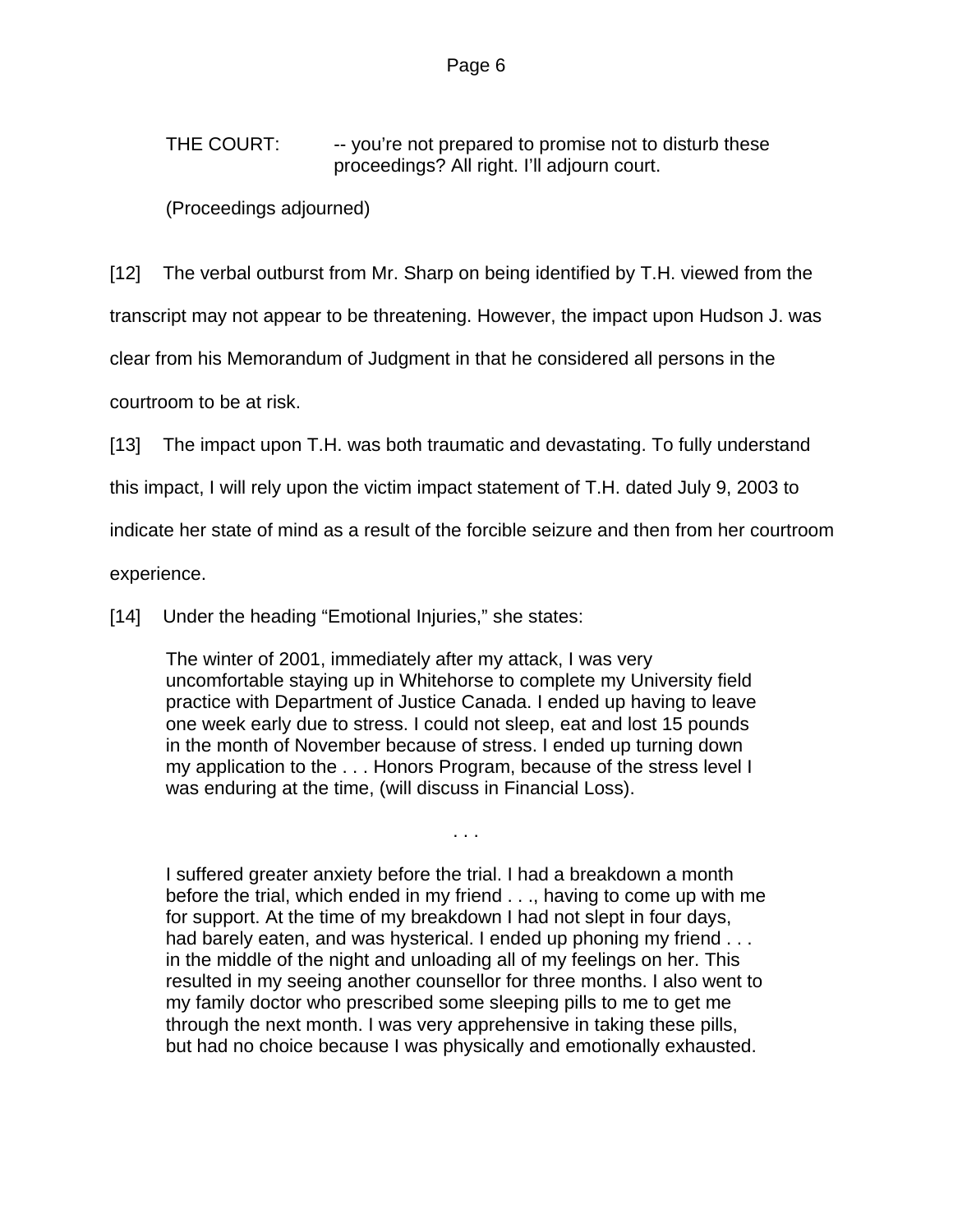In October I went up to Whitehorse to testify in the trial of Mr. Sharp. The event was disgusting and horrific for me as the victim and resulted in me being victimized a second time by Mr. Sharp. His performance in the courtroom the day I testified was inexcusable. Mr. Sharp verbally attacked me throughout his time in the courtroom and at one point was able to pick up a chair and attempt to throw it at me. I was shocked that he was able to get this far in the courtroom. That he was allowed to make rude comments to me while I was testifying, to scream out I was a liar while I was on the stand and was not removed. I was very shocked and horrified that my safety was not taken into consideration and that Mr. Sharp was able to grab a chair and get it over his head before anyone had him under control. This event revictimized me to the point where I felt worse after the trial than I did before and continued my counseling when I returned.

Now it is almost two years after my attack, and here I am writing my victim impact statement and getting ready to go up for a third time. I have to go back to the day of November  $5<sup>th</sup>$  and relive it in front of the courtroom. I have to be in the same room as the man who in my belief could have taken my life that day. I have go (sic) through this process again and again. I am very tired of having to face Mr. Sharp and tell the court what happened to me. I want this to be over and I want to get on with my life. If this is not emotional injury I don't know what is!

[15] It is clear that the in-court actions of Mr. Sharp have had a very powerful and

traumatic impact on T.H.

### **ISSUE 1: ARE THERE CIRCUMSTANCES UNDER s. 714.1 OF THE** *CRIMINAL CODE* **TO ORDER THE EVIDENCE OF T.H. TO BE HEARD AND SEEN BY VIDEO LINK?**

[16] Section 714.1 sets out the power of the court to order a witness to testify by video

link:

714.1 A court may order that a witness in Canada give evidence by means of technology that permits the witness to testify elsewhere in Canada in the virtual presence of the parties and the court, if the court is of the opinion that it would be appropriate in all the circumstances, including:

- (a) the location and personal circumstances of the witness;
- (b) the costs that would be incurred if the witness had to be physically present; and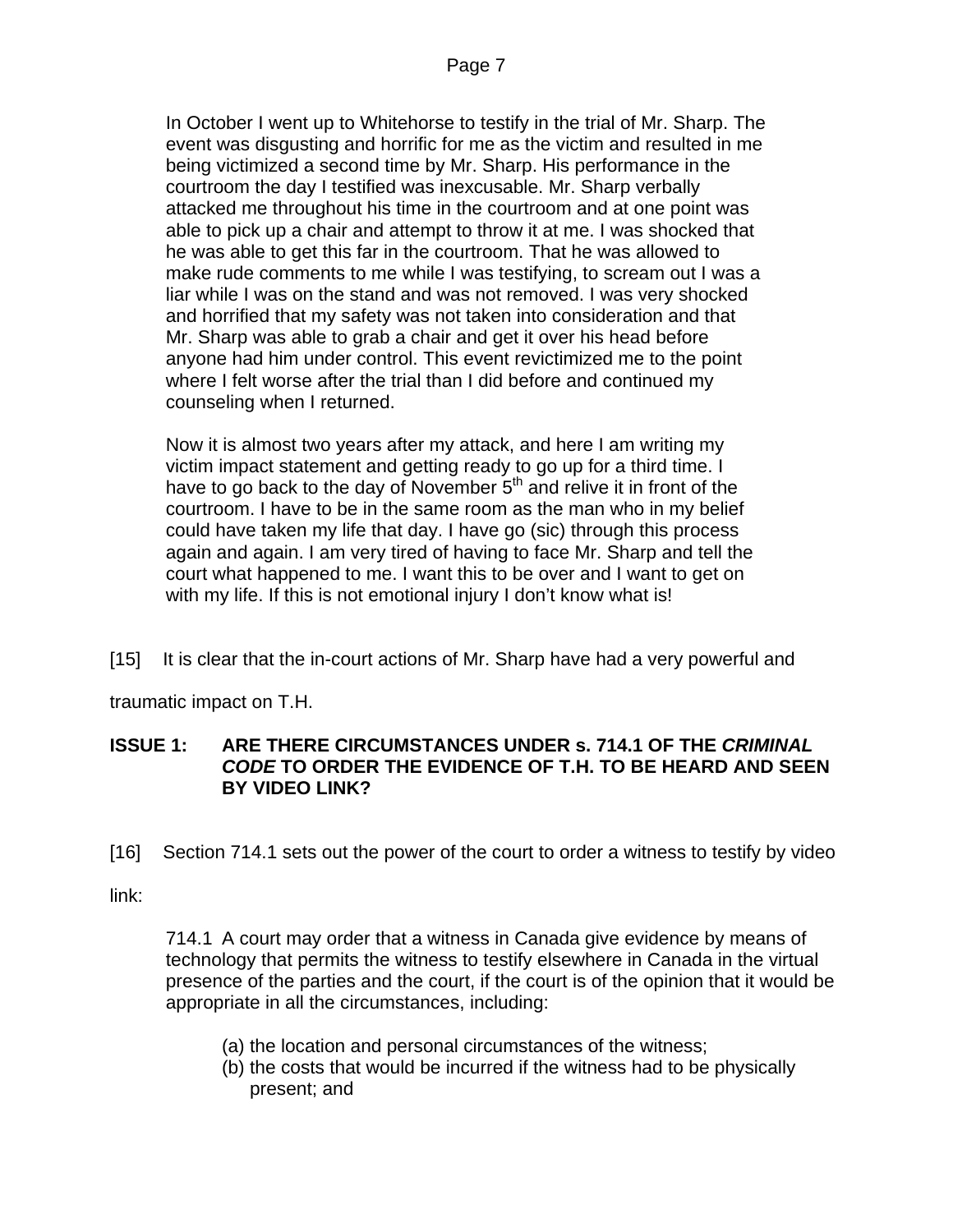#### Page 8

(c) the nature of the witness' anticipated evidence.

[17] The power of the court is not limited to the enumerated factors set out, but rather can take into account "that it would be appropriate in all the circumstances."

[18] With reference to s. 714.1(a), T.H. resides outside the Yukon, and I find that her "personal circumstances" as a victim, her emotional trauma and what she saw and heard in the courtroom strongly support her appearance by video in the sentencing hearing. It is difficult to imagine more serious circumstances.

[19] The costs to be incurred if T.H. had to be physically present are not overwhelming. [20] However, the defence submitted that it would be prejudiced under s. 714.1(c) by not being able to observe T.H. in the courtroom while cross-examining her. In my view, this submission would have greater weight if the proposed evidence was part of the trial determining whether Mr. Sharp was guilty or not. It must be taken into account that Mr. Sharp is now a convicted offender as opposed to an accused under s. 11(d) of the *Charter*, who is presumed innocent until proven guilty. While courts must always be cognizant of the offender's right to full answer and defence in a sentencing hearing, it must not ignore the complainant's s. 7 *Charter* right to security of the person (*R.* v. *Mills*, [1999] 3 S.C.R. 665).

[21] I have concluded that the in-court physical and verbal eruption of Mr. Sharp had a profound effect upon T.H. Under these circumstances, it would be callous in the extreme to force T.H. to testify in the physical presence of Mr. Sharp. In my view, emotional traumatization may have as great, if not greater, long-term psychological impact than a physical attack.

[22] I have concluded that T.H. should testify in this sentencing hearing by video link.